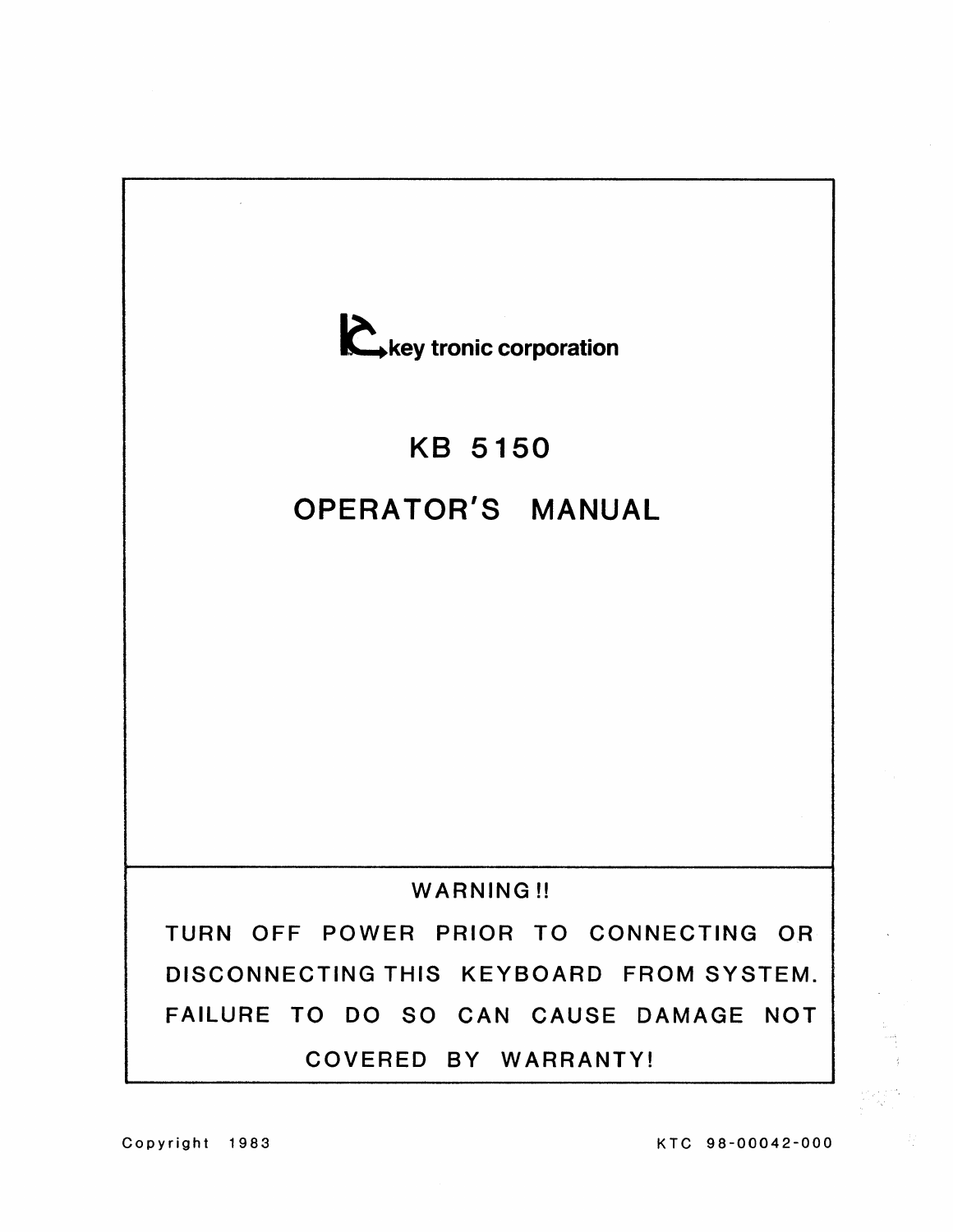### **THE KB 5150 KEYBOARD**

The KB 5150 Keyboard is a plug compatible replacement for the unit provided with your IBM\* Personal Computer. Using it is exactly the same as described in the IBM Personal Computer Guide To Operations Handbook you received with your Personal Computer. Install per instructions found in the Handbook.

Key Tronic, the world leader in keyboards, has listened to market commentary on the IBM design, and has chosen to include some features not found on the original. These selections enhance ease of operation, and in no way alter the normal function or use of the Personal Computer.

### **ADDED FEATURES**

#### **LED STATUS INDICATORS**

A frequent cause of operating errors is inadvertant setting of the Numerical Lock or Capitals Lock keys. To help reduce the number of such errors, the KB 5150 adds Status LED's to these keys. You can now<br>tell at a glance which modes these keys are in, greatly reducing chance entry of false data or commands. We think you will be pleased with the improvement.

#### **KEY RELOCATION**

The KB 5150 design returns certain keys to the standard locations, and replaces some symbolic legends with conventional alpha legends. Our surveys show that this style offers greater user convenience, and also reduces the problems created by the need to relearn a keyboard for one application. The diagram below shows the differences in the two styles. Keep handy for reference.



- 
- 1 TAB legend replaces ARROW symbols. 3 BACKSLASH and left SHIFT keys interchanged. 4 Right SHIFT legend replaces ARROW symbol.
- 5 RETURN key reconfigured to Home Rowand ACCENT KEY relocated to upper row. RTRN legend replaces ARROW symbol.
- 2 BACKSPACE legend replaces ARROW symbol.
- SHIFT legend replaces ARROW symbol. 6 Numeric keypad + reconfigured into + and ENTER keys.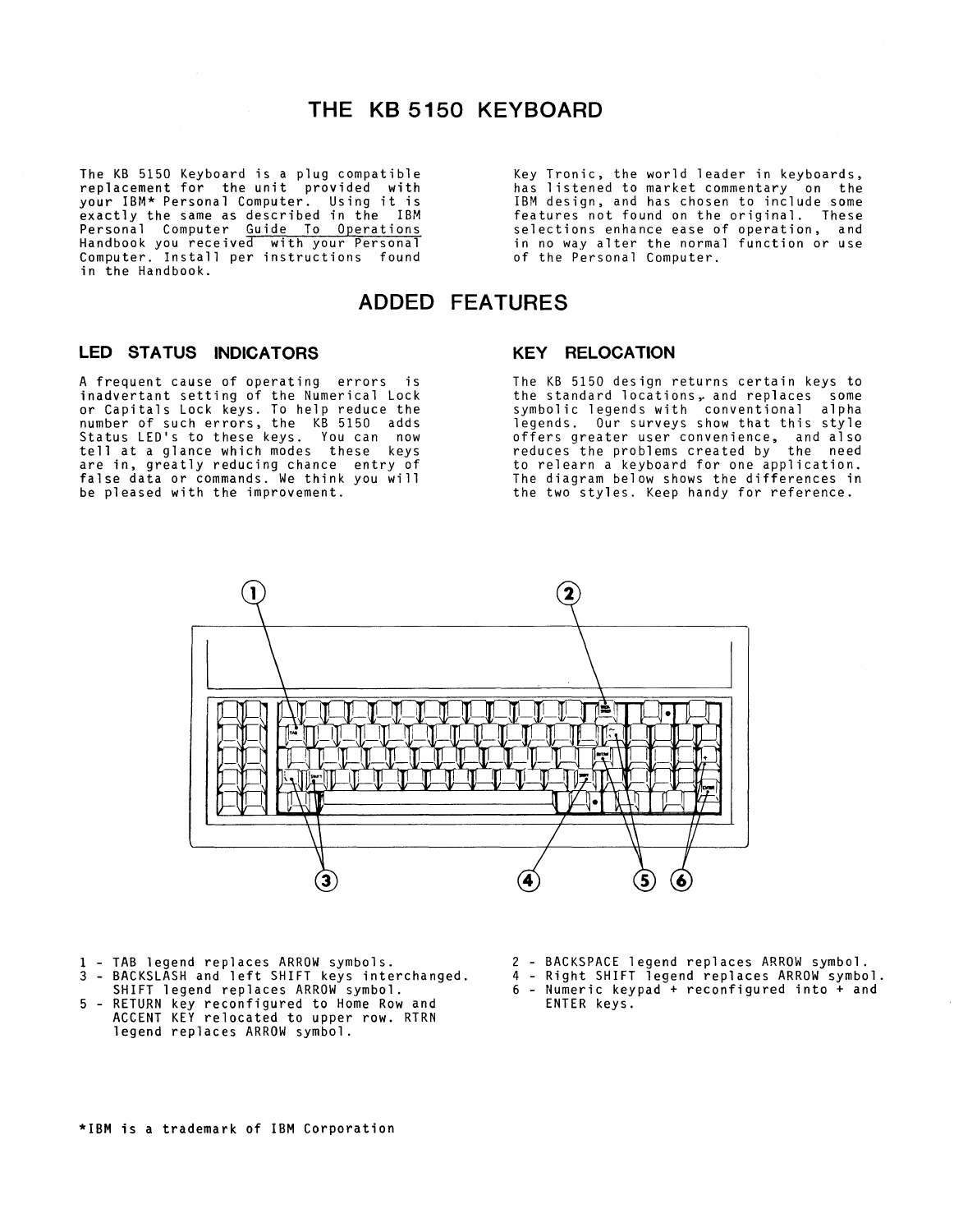### **TECHNICAL DATA**

NOTE: The following material is for those of the KB 5150. This data does not apply who are interested in the technical areas to normal operating requirements.

#### **POWER REQUIREMENT**

+5VDC @ 250ma Nominal

#### **KEYBOARD CODES**

The diagram below shows the codes output by the KB 5150 on key actuation. This is a dual encoded scheme, meaning that each key depression/release produces a "Down" and "Up" code cycle.

The top code is the "Down" value, and the bottom code is the "Up" value. These codes are based on positive logic and a negative strobe.

| 3B<br><b>BB</b>      | 3C<br>BC | 02<br>U<br>82<br>8   | oз<br>٩.<br>84<br>83  | ບວ<br>85<br>86                  | 08<br>88<br>87           | œ<br>0Β<br>89<br>8Β<br><b>8A</b> | 8D<br>8C               | oЕ<br>8Ε                         | 45<br>C5                   |          | 46<br>O6    |
|----------------------|----------|----------------------|-----------------------|---------------------------------|--------------------------|----------------------------------|------------------------|----------------------------------|----------------------------|----------|-------------|
| $\frac{3D}{BC}$      | 3E<br>BĒ | 0F<br>8F             | 90<br>91              | 3<br>93<br>92                   | 5<br>95<br>94            | 6،<br>8<br>98<br>99<br>96<br>97  | ، 9<br>lΑ<br><b>9A</b> | 29<br>٠B<br>9B<br>A <sub>9</sub> | 48<br>47<br>Ċ7<br>C8       | 49<br>ာ  | 4Α<br>CA    |
| 3F<br>BF             | 40<br>ထ  | 1D<br>90             | ١E<br>íF.<br>9E<br>9F | 2<br>A0<br>A'                   | 23<br>2<br>ິ<br>A2<br>A3 | 25<br>26<br>24<br>Ā5<br>A6<br>A4 | 28<br>27<br>Α8<br>A7   | 1C<br>90                         | 4B<br>4C<br>CВ<br>СĊ       | 4D<br>œ  | 4E<br>Œ     |
| 41<br>C <sub>1</sub> | 42<br>C2 | 2Β<br>ŋ<br>AΒ        | 2C<br>2Α              | 2E<br>AE<br>2D<br>Æ<br>ÀD<br>ĀF | 30<br>் З ⊹<br>B.<br>B0  | 32<br>B2<br>33<br>B3<br>34<br>B4 | $\frac{35}{B5}$        | 36<br>37<br><u>B6</u><br>B7      | 4F<br>$\frac{50}{D0}$<br>Œ | 51       | 1C          |
| 43<br>CЗ             | 44<br>C4 | 38<br>B <sub>8</sub> |                       |                                 | 39<br>B <sub>9</sub>     |                                  |                        | ЗΑ<br>BA                         | 52<br>D <sub>2</sub>       | 53<br>D3 | $_{\rm 9C}$ |

### **CODE CHART KB 5150**

#### **KEY LOCATIONS**

Correlation of key codes to their location on the schematic matrix is as follows: The key numbers run from left to right across the diagram. Exception: Numbers 16 and 54 are not used in this configuration.

The top row is thus Keys 1 through 19. The second Keys 20 through 39, the Home Row 40 through 59, the fourth 60 through 79, and the bottom row 80 through 86.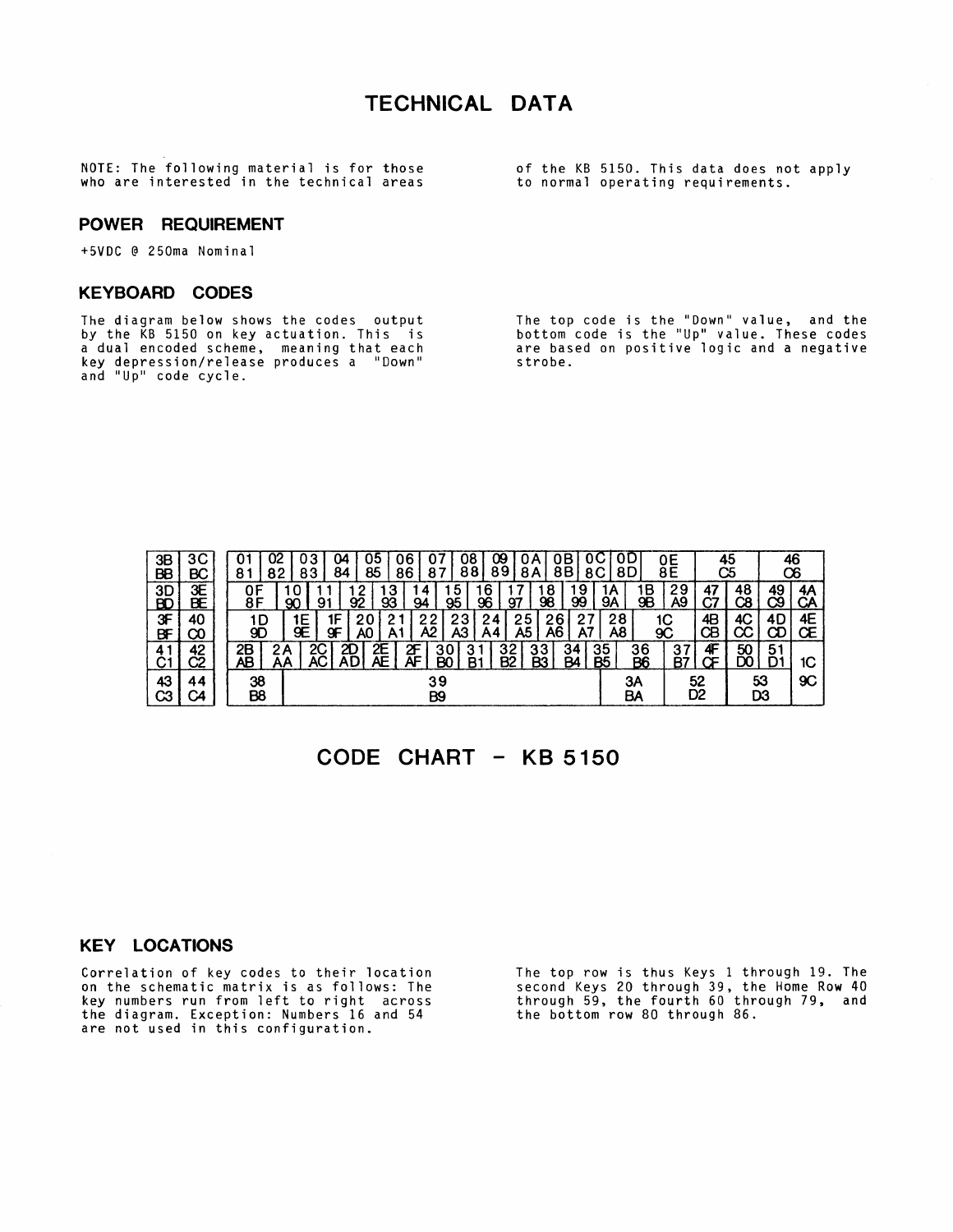

**SCHEMATIC - KB 5150**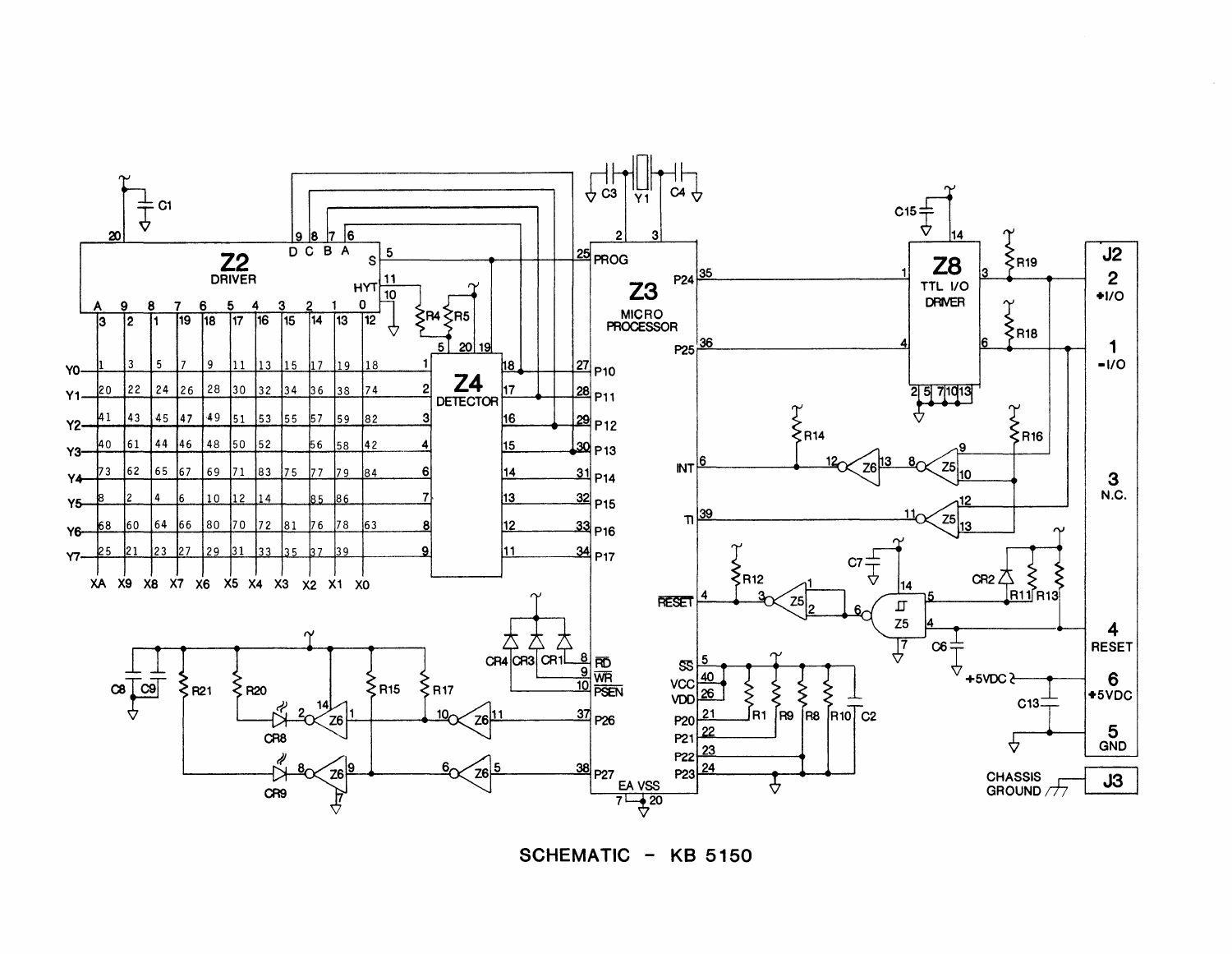

**EXPLODED VIEW** 

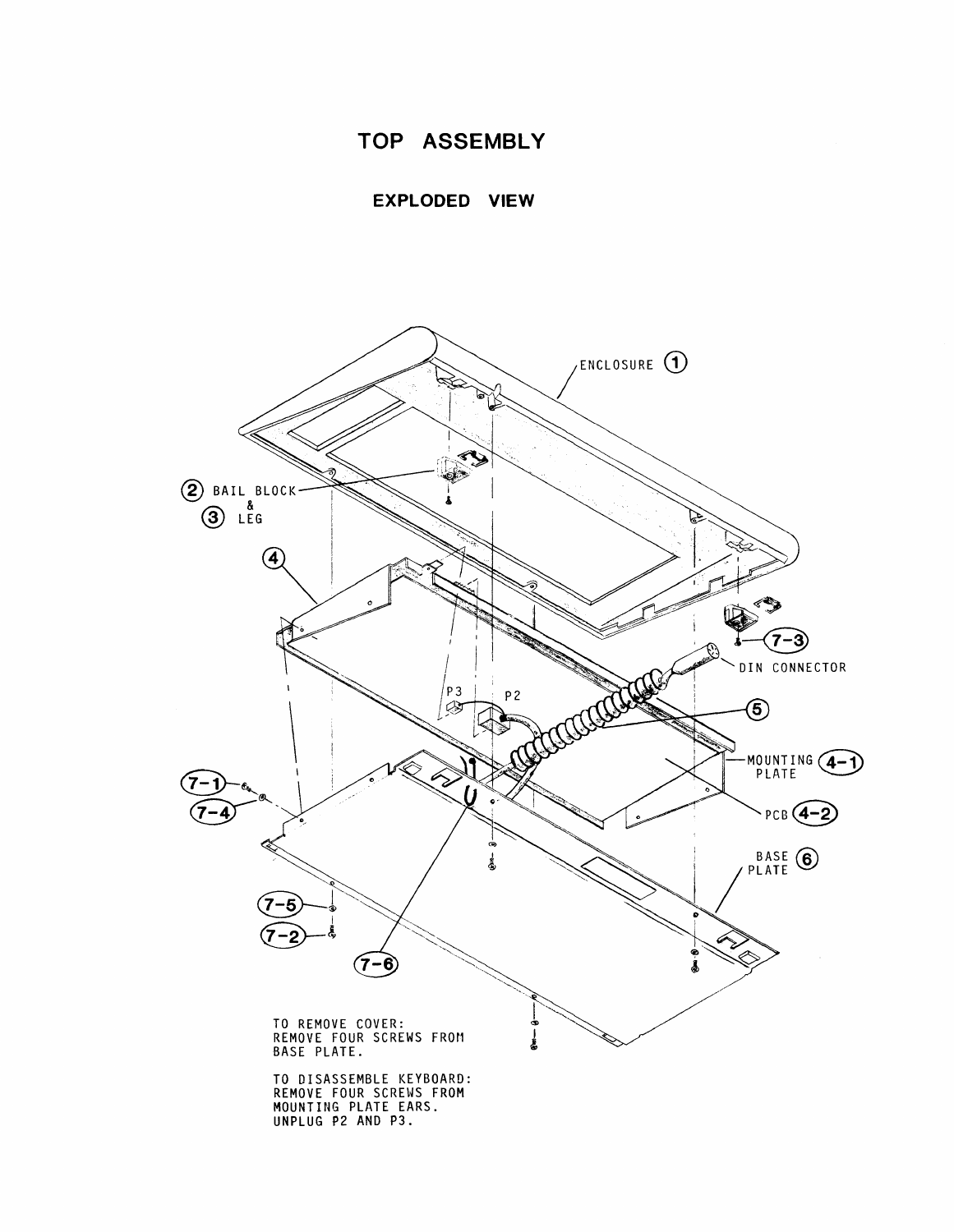# **PARTS LIST**

### **TOP ASSEMBLY**

 $\sim 10^{-1}$ 

Refer To Exploded View:

|    | 1 - Enclosure, Keyboard 44-00211-001<br>2 - Bail Block, 30mm<br>$45 - 00057 - 000$<br>$3 - Leg, 30mm$<br>4 - Keyboard Assy<br>1 - PCB<br>2 - Plate, PCB Mount 49-01439-000<br>3 - Keyswitch, 30mm 61-04024-001<br>4 - Keytop Set, IBM 30mm 66-02402-024                          | $44 - 00193 - 000$<br>$65 - 02402 - 024$<br>$01 - 02402 - 207$ |
|----|----------------------------------------------------------------------------------------------------------------------------------------------------------------------------------------------------------------------------------------------------------------------------------|----------------------------------------------------------------|
| 6. | 5 - Cable Assy, Shielded 48-00616-000<br>- Plate, Base<br>7 - Mounting Hardware Commercial<br>1 - Screw, Phillips 4–40 .312<br>2 - Screw, Phillips 6-32 .250<br>3 - Screw, Self Tap 3-28 .625<br>$4$ - Washer, Lock $#4$<br>5 - Washer, Star, Int Tooth #6<br>$6$ - Cable Tie #8 | $49 - 01394 - 000$                                             |

### **PRINTED CIRCUIT BOARD**

Refer To Schematic:

| Z <sub>2</sub><br>KTC Custom Driver                                                      | 22-00950-003                             |
|------------------------------------------------------------------------------------------|------------------------------------------|
| Z3<br>Microprocessor Type 8748                                                           | Commercial                               |
| Z4<br>KTC Custom Detector                                                                | 22-00908-003                             |
| Z <sub>5</sub><br>74LS132N                                                               | Commercial                               |
| Z6<br>7406N                                                                              | n<br>н                                   |
| Z8<br>TTL Driver 74125N                                                                  | Ĥ.<br>Ħ                                  |
| C <sub>1</sub><br>$.033$ uf<br>25 V<br>Ceramic                                           | $\mathbf{H}$<br>n<br>n<br>$\blacksquare$ |
| $\mathbf{u}$<br>$\mathbf{u}$<br>u<br>C <sub>2</sub>                                      | $\blacksquare$<br>u                      |
| C <sub>3</sub><br>10pf 50V<br>Ceramic                                                    | $\mathbf{u}$<br>п                        |
| C <sub>4</sub><br>18pf 50V<br>Ceramic                                                    | Ĥ<br>$\mathbf{u}$                        |
| C <sub>5</sub><br>Tantalum 33uf 10V                                                      | Ħ<br>n                                   |
| C6<br>Ceramic 33pf 1KV                                                                   | н<br>$\mathbf{u}$                        |
| C7<br>$.033$ uf<br>25 V<br>Ceramic<br>п                                                  | $\mathbf{H}$<br>Ħ                        |
| $\mathbf{u}$<br>п<br>C8<br>п<br>$\mathbf{u}$<br>П                                        | $\mathbf{u}$<br>$\mathbf{u}$             |
| C <sub>9</sub>                                                                           | $\mathbf{a}$<br>Ħ                        |
| C13 Tantalum 10uf<br>10 V                                                                | IJ,<br>Ħ                                 |
| Ceramic .033uf 25V<br>C15                                                                | n<br>$\mathbf{u}$                        |
| CR1<br>Diode 1N4148<br>п<br>Ħ                                                            | ū<br>$\blacksquare$                      |
| CR <sub>2</sub><br>$\blacksquare$<br>п                                                   | $\mathbf{u}$<br>П                        |
| CR <sub>3</sub><br>п<br>$\mathbf{H}$                                                     | $\blacksquare$<br>n                      |
| CR4                                                                                      | Ħ<br>П                                   |
| CR <sub>8</sub><br>LED,<br>Red<br>3401<br>Type<br>Ħ<br>$\mathbf{H}$<br>п<br>$\mathbf{H}$ | n<br>п                                   |
| CR <sub>9</sub><br>5%<br>R1                                                              | $\mathbf{u}$<br>п                        |
| 3.3K<br>1/4W<br>R4<br>5%<br>6.8K<br>1/4W                                                 | й<br>П                                   |
| R <sub>5</sub><br>Precision Res.<br>806 Ohm                                              | 18-08060-006                             |
| R8<br>3.3K<br>5%<br>1/4W                                                                 | Commercial                               |
| Ħ<br>$\mathbf{u}$<br>$\blacksquare$<br>R9                                                | H.<br>u                                  |
| $\mathbf{H}$<br>п<br>Ħ<br>R10                                                            | Ħ<br>Ħ                                   |
| 33K 5% 1/4W<br>R11                                                                       | $\mathbf{u}$<br>$\blacksquare$           |
| 3.3K<br>5%<br>R12<br>1/4W                                                                | n<br>п                                   |
| Ħ<br>Ħ<br>п<br>R13                                                                       | п<br>н                                   |
| $\mathbf{H}$<br>п<br>Ħ<br>R 14                                                           | ū<br>Ħ                                   |
| $\mathbf{H}$<br>п<br>п<br>R15                                                            | $\mathbf{u}$<br>Ħ                        |
| Ħ<br>и<br>п<br>R16                                                                       | IJ<br>Ĥ,                                 |
| $\mathbf{u}$<br>п<br>п<br>R17                                                            | $\mathbf{u}$<br>П                        |
| $\mathbf{H}$<br>ū<br>ū<br>R18                                                            | и<br>п                                   |
| $\mathbf{u}$<br>11<br>$\mathbf{u}$<br>R19                                                | n<br>н                                   |
| R20<br>82<br>5%<br>1/4W<br>Ohm                                                           | $\mathbf{u}$<br>u                        |
| $\blacksquare$<br>п<br>п<br>n<br>R21                                                     | н<br>Ħ                                   |
|                                                                                          |                                          |
| ა 2<br>Header, 6 Pin Rt Angle                                                            | $39 - 00763 - 000$                       |
| Y1<br>Crystal, 4.608 MHz                                                                 | Commercial                               |
| 4 Pin<br>DIP                                                                             |                                          |

 $\ddot{\phantom{a}}$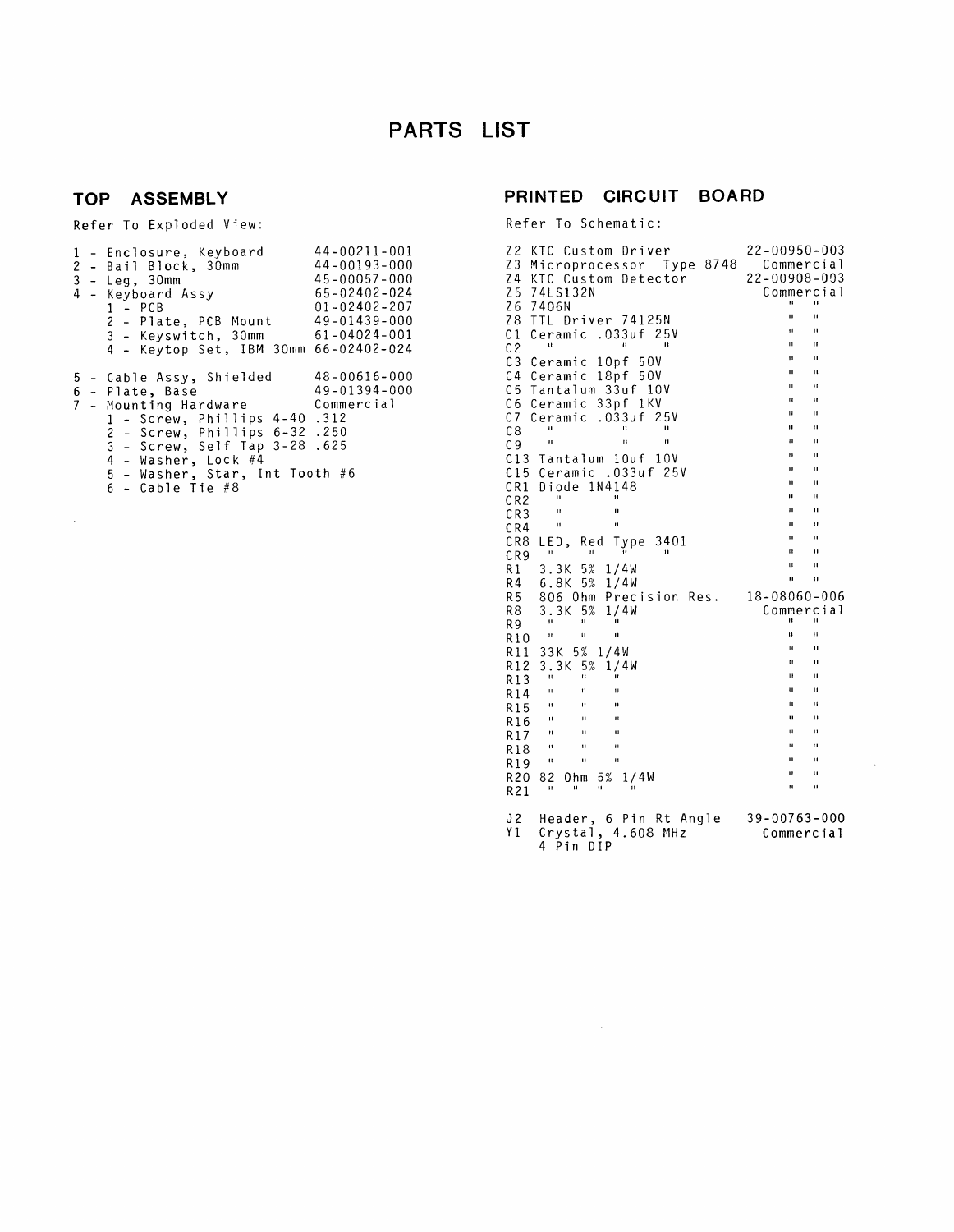#### **WARRANTY**

Key Tronic warrants this keyboard free of defects in material and workmanship for a period of 90 (Ninety) days from the date of shipment from the factory.

#### **PACKAGING NOTICE**

Please retain original packaging for reuse should your unit ever need to be returned for service. The foam shell and the bag in which you received it are a custom design to protect the keyboard from electrostatic and mechanical shock in shipment.

#### **TECHNICAL ASSISTANCE**

Should you encounter problems with the use of this keyboard, first consult your IBM\* Personal Computer Guide To Operations. The Handbook troubleshooting section will provide a check list method of deciding if the problem may be in the keyboard. If you find that there may be a fault in the key board, please contact our Product Support Specialist for technical assistance.

To reach the PSS, call toll free from 8 AM through 4 PM Pacific Standard Time, Monday through Friday, to 1-800-262-6006.

#### **IN WARRANTY SERVICE**

To obtain Warranty Service, carefully read and follow Shipping Instructions. The unit will be repaired free of charge, with turn around of ten days plus shipping time.

#### **OUT OF WARRANTY SERVICE**

For Factory Service after warranty period, follow Shipping Instructions. Repairs will be made at your expense. Normal turnaround is ten days on prepaid returns, subject to availability of parts.

#### **INSPECTION NOTICE**

Inspect this product carefully upon receipt for damage. Key Tronic does not accept any responsibility for damages incurred during shipment.

If damage is found, hold all packaging and documents and file a claim with the carrier for repair cost. Key Tronic will repair the damage under terms of Out Of Warranty.

#### **SHIPPING INSTRUCTIONS**

Prior to shipping your keyboard back to Key Tronic, contact Customer Service by calling 1-800-262-6006 Monday through Friday during the hours of 8AM through 4PM PST. You will be given a Returned Material Authorization number for the shipment. The RMA number is to be posted prominently on the label side of the shipping carton. Fill in the Service Card below, and pack with the keyboard. Be sure below, and pask with the keyboard: 50 to insure efficient handling. NOTE: The RMA must be posted on outside, or shipment will not be accepted at our dock.

The unit must be repacked in the original packaging to protect the unit in shipment from electrostatic and mechanical shock.

The keyboard is to be shipped to Key Tronic at your expense. If the unit is still under warranty, it will be returned via prepaid UPS surface. If repairs are made under Out Of Warranty conditions, you will be billed for UPS surface. Any other mode selected by you will be at your expense.

#### **PLEASE NOTE:**

The Warranty is rendered invalid if unit is opened, repaired at another facility, used on other than IBM Personal Computers, or in any other way tampered with or modified.

|  |  |  | *IBM is a trademark of IBM Corporation |
|--|--|--|----------------------------------------|
|  |  |  |                                        |

#### **KEYBOARD SERVICE CENTER INFORMATION**

| <b>NAME</b>              |               |            | RMA NUMBER                                                                         |
|--------------------------|---------------|------------|------------------------------------------------------------------------------------|
|                          |               |            | ORDER<br><b>NUMBER</b>                                                             |
| <b>STREET/BOX NUMBER</b> |               |            | <b>SERIAL</b><br>NUMBER                                                            |
| <b>CITY</b>              | <b>STATE</b>  | <b>ZIP</b> |                                                                                    |
| <b>PHONE</b>             |               |            | BE SURE RETURNED MATERIAL AUTHORIZATION<br>NUMBER IS POSTED ON OUTSIDE OF PACKAGE. |
| <b>AREA CODE</b>         | <b>NUMBER</b> |            |                                                                                    |
| <b>REASON FOR RETURN</b> |               |            |                                                                                    |